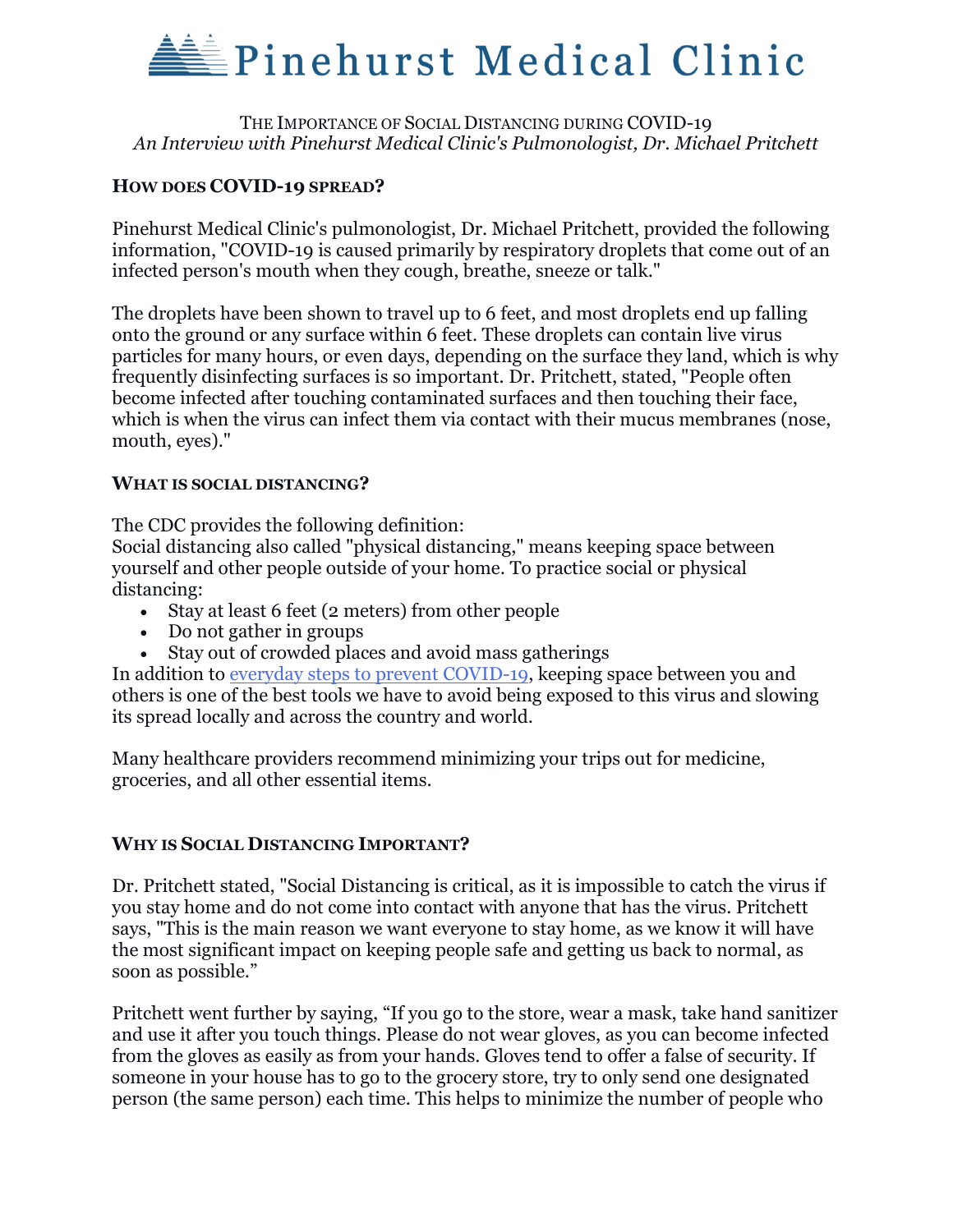# **Pinehurst Medical Clinic**

are put at risk for getting the infection. When you do go to the grocery store…keep your distance from others."

For additional information, review the tips shared by Pinehurst Medical Clinic's Wellness Team via PMC's website at [www.pinehurstmedical.com,](http://www.pinehurstmedical.com/) as well as PMC's Facebook page.

### **WHY SHOULD YOU WEAR A FACEMASK?**

Considering, the primary way to get COVID-19 is via droplet; everyone is now recommended to wear a mask when they are out in public. Dr. Pritchett provided a few reasons for this, "The first is that even if you're not having symptoms, you could be infected and that can spread to others by the droplet method as mentioned above. (Yes that's right, it's estimated that 20% of people with COVID-19 may have no symptoms while still being able to infect others). Wearing a mask helps to minimize spread of infected droplets from your mouth/nose. This strategy works best if EVERYONE wears a mask when they are out…even if you feel fine." Dr. Pritchett also states, "Another great reason to wear a mask is to remind yourself not to touch your face."

### **WHAT ARE OTHER WAYS TO STAY CONNECTED?**

Use technology such as FaceTime to share moments with loved ones or call and talk to your friends and family members.

Social distancing does mean you must remain indoors. Remember to get outside, enjoying the weather by sitting on your front porch, or stay active by going for a walk or bike ride.

Keeping in mind that all of these measures are only temporary in the grand scheme.

PMC's Wellness Department has provided tips for surviving quarantine, which can be found on PMC's website at [www.pinehurstmedical.com](http://www.pinehurstmedical.com/) or PMC's Facebook page.

#### **WHAT SHOULD YOU DO IF YOU FEEL SICK?**

Dr. Pritchett's recommends, "If at any time you start to feel ill, stay home! There are a variety of symptoms that go with COVID-19 infection, and some are as simple as "not feeling well," being tired or achy."

Dr. Pritchett states, "Other symptoms are cough, shortness of breath and fever; however, not all people have a fever. Some individuals can even have other symptoms like loss of taste/smell, diarrhea, or vague abdominal pain."

If you have these symptoms, call before arriving at your doctor's or the Emergency Department.